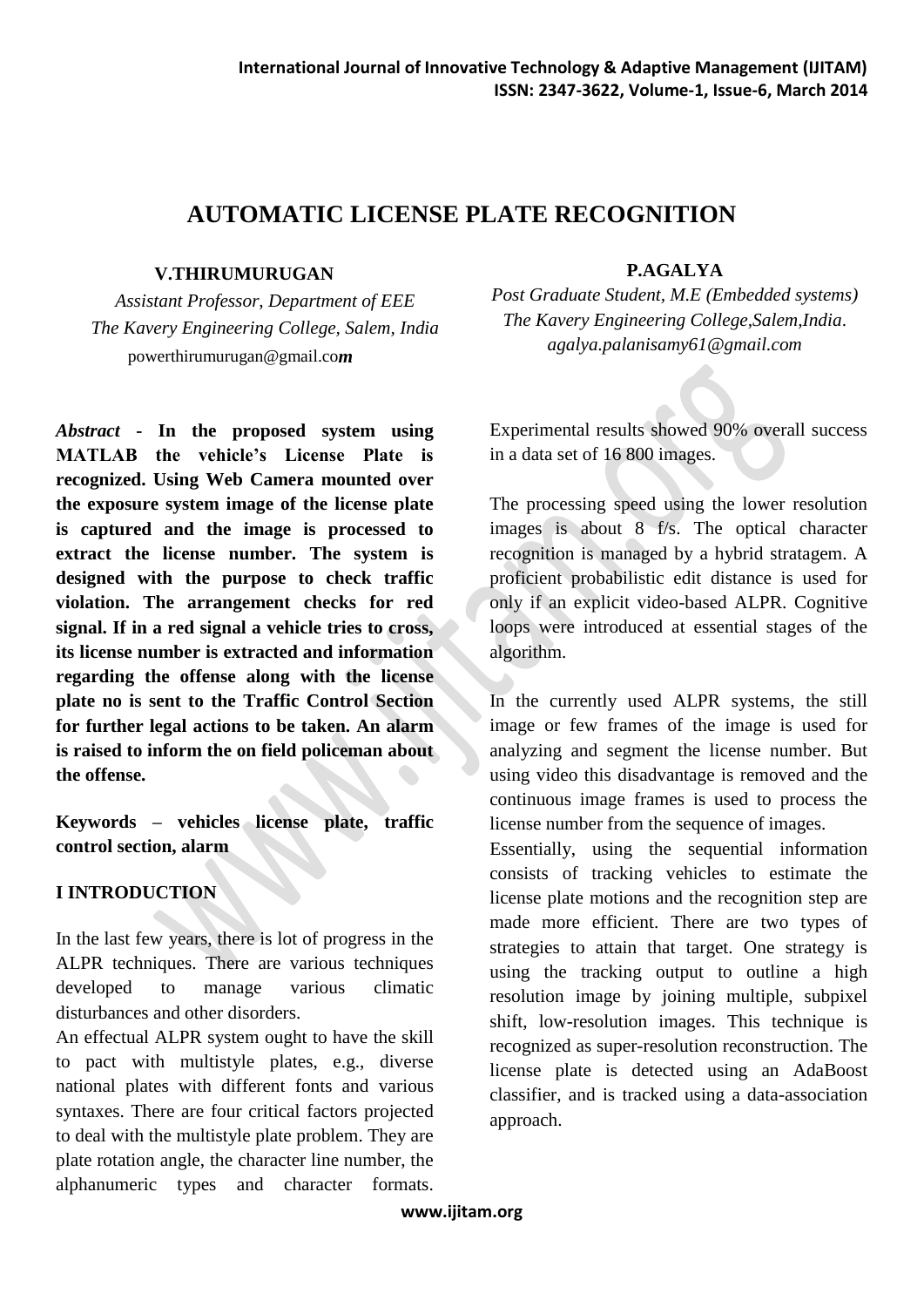A new compact cost function is to produce images of higher resolution from low resolution frame sequences. It can be used for real time processing. Another strategy that is alternate to superresolution techniques, we can combine the highlevel outputs of the recognition to compose a final decision. A real-time video based method utilizing post-processing of Kalman tracker is used widely. Viola-Jones" object detector is used to sense the plate position. The support vector machine is used to identify characters. To fully utilize the video information, a Kalman tracker is used to forecast the plate positions in the succeeding frames to shrink the detector searching area. The final character detection uses the interframe information to improve the recognition concert.

The resolution of up to date ALPR video cameras is low. High clarity cameras are used in license plate recognition systems since these cameras conserve object details at a longer distance from the camera. However, large amount of information has to be processed, the computational expenses are high. A scanning method, operator context scanning (OCS) was used which uses pixel operators in the structure of a sliding window, associating a pixel and its locality to the possibility of belonging to the object that the method is looking for. This OCS technique increases the processing speed of the original SCW process by 250%.

On the basis of active local binary pattern operator, a low-computational advanced linear binary pattern operator was introduced as feature extraction for low resolution Chinese character identification of vehicle license plate. A recognition method for blurred vehicle license plate is based on natural image matting. Segmentation and recognition are two important errands in ALPR.

Traditionally, these two odd jobs were implemented in a cascade fashion independently and successively. In recent times, there has been an increasing interest in exploring the interaction linking the two tasks. For example, the preceding knowledge on the characters to be predictable is engaged for segmentation and the recognition outputs are fed back to the segmentation process.

A two-layer Markov network was anticipated to plan the joint segmentation and recognition problem in a 1-D case. Both the low-level characteristics and high-level facts are incorporated into a two-layer Markov system where the two tasks are achieved at once as the results of the certainty propagation assumption.

## **II ALPR SYSTEM PROCESSING STAGES**

Automatic license plate recognition (ALPR) is a technique used to capture the license plate numbers from the moving vehicles. A sequence of images is captured when the vehicle violates the rules of the traffic. The proposed system captures the image from the moving vehicle and segments it to get the license number.

The image is captured using the infrared camera which penetrates the fog, mist and other climatic disturbances. The captured image is segmented and the characters are recognized using optical character recognition. The license number is clearly recognized.

The recognized license number is then combined with the information giving the traffic signal where the vehicle violates the signal. The location where the violation takes place is obtained by the GSM module. GSM module provides the location of the traffic signal where the image is captured. The license number with its location is then sent to the control room of the police department stating the violation of the traffic rules. Additionally, an alarm is also attached with the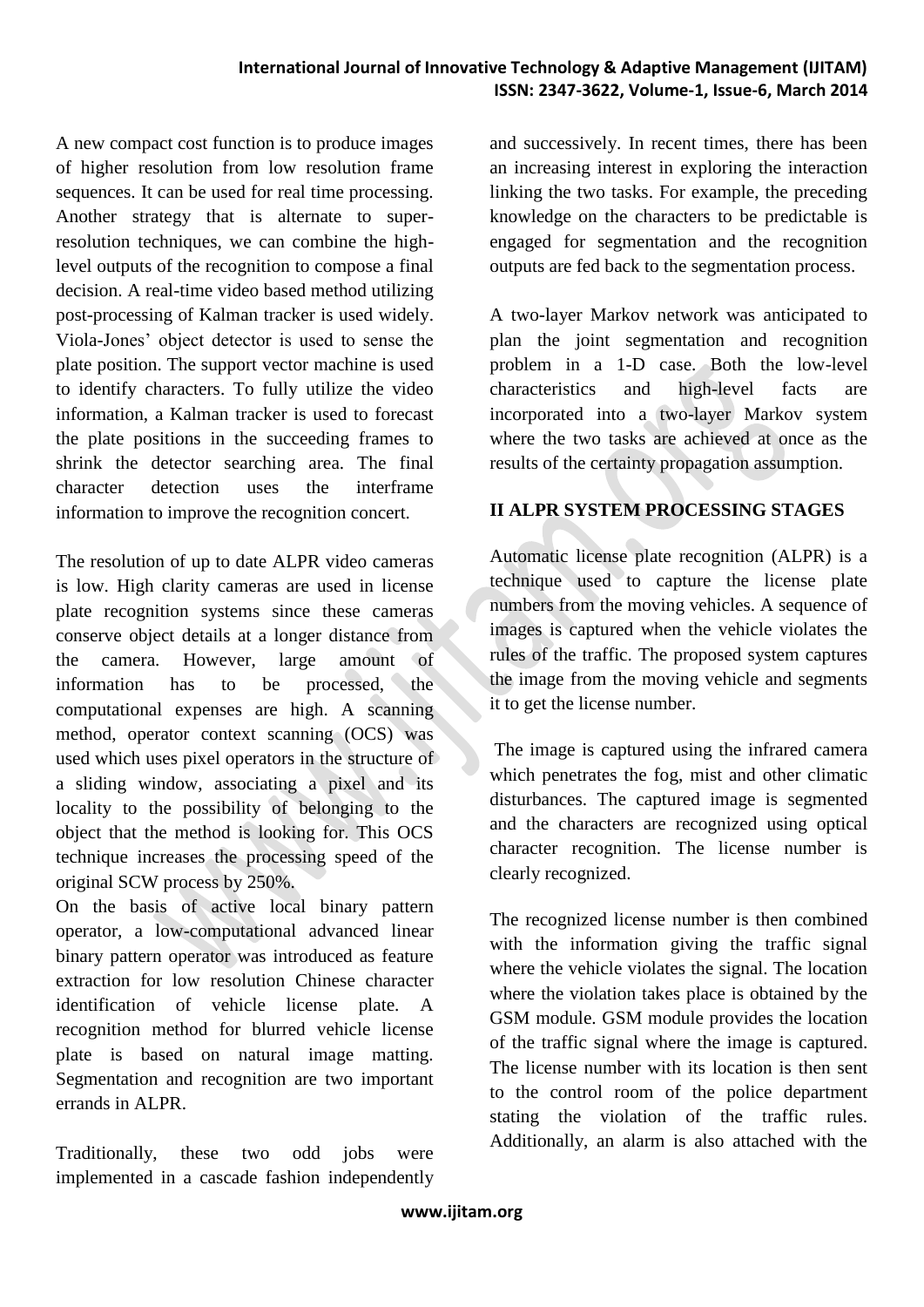system so that an immediate alarm sound is also raised to indicate the abuse.

#### **IMAGE ACQUISITION**

Webcams are recognized for their low [manufacturing](http://en.wikipedia.org/wiki/Manufacturing) cost and flexibility, building them the lowest cost form of [video telephony.](http://en.wikipedia.org/wiki/Videotelephony) They have also happen to a source of safety measures and privacy issues, as some built-in webcams can be tenuously activated by means of [spyware.](http://en.wikipedia.org/wiki/Spyware)



FIG 1 – ALPR SYSTEM PHASES

Webcams naturally includes a lens, an image [sensor](http://en.wikipedia.org/wiki/Image_sensor) with supported electronics, and may also embrace a [microphone](http://en.wikipedia.org/wiki/Microphone) for sound. Various lenses are obtainable, the most common in consumergrade webcams being a plastic [lens](http://en.wikipedia.org/wiki/Lens_(optics)) that can be screwed in and out to focus the camera. [Fixed](http://en.wikipedia.org/wiki/Fixed_focus)  [focus](http://en.wikipedia.org/wiki/Fixed_focus) lenses, which have no stipulation for adjustment, are also reachable. As a camera

system's **depth** of field is greater for small image formats and is larger for lenses with a large [f](http://en.wikipedia.org/wiki/F-number)[number,](http://en.wikipedia.org/wiki/F-number) the systems worn in webcams have a adequately large depth of field that make use of a [fixed focus](http://en.wikipedia.org/wiki/Fixed_focus) lens does not bang image sharpness to a great coverage. Image sensors can be [CMOS](http://en.wikipedia.org/wiki/CMOS) or [CCD,](http://en.wikipedia.org/wiki/Charge-coupled_device) the previous being dominant for low-cost cameras, but CCD cameras do not necessarily smash CMOS-based cameras in the low cost price range.

## **LICENSE PLATE EXTRACTION**

The license plate extraction phase influences the exactness of ALPR coordination. The key to this stage is a car image, and the output is a segment of the image containing the probable license plate. The license plate can be present anywhere in the image. Instead of dealing out every pixel in the picture, which increases the handing out time, the license plate can be renowned by its description, and therefore the system processes only the pixels that have these characters. The features are imitative from the license plate layout and the characters constituting it. License plate color is one of the characteristics since some jurisdictions (i.e., countries, states, or provinces) have definite colors for their license plates.

The rectangular shape of the license plate frontier is another feature that is used to extort the license plate. The color change linking the characters and the license plate background, identified as the texture, is used to dig out the license plate region from the image.

The survival of the characters can be used as a feature to spot the license plate section. Few features are combined to identify the license plate.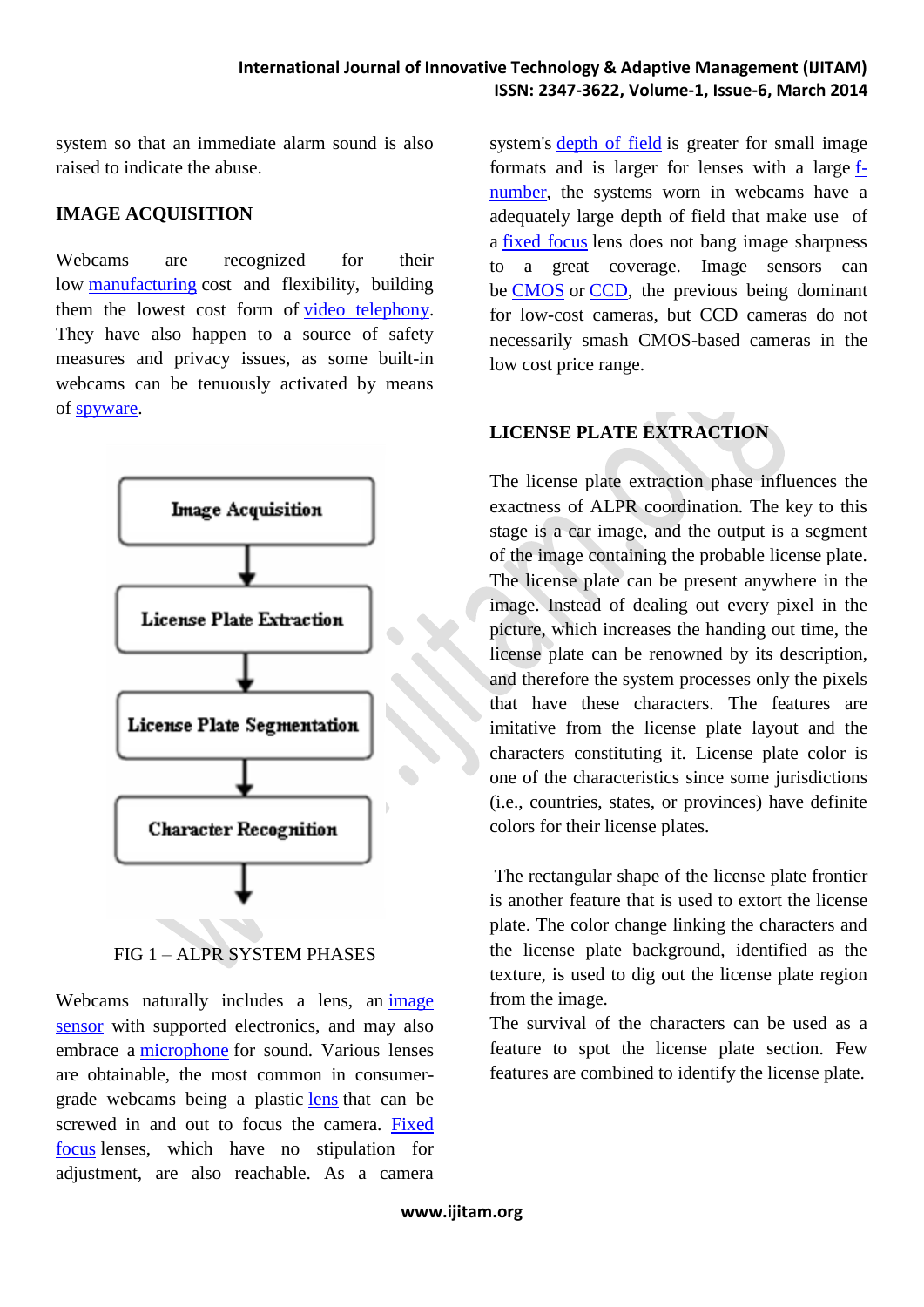#### **LICENSE PLATE SEGMENTATION**

The isolated license plate is followed by segmentation to take out the characters for identification. An extracted license plate from the earlier stage may have some trouble, such as tilt and non uniform brightness. The segmentation algorithms ought to prevail over all of these struggles in a pre processing step. The bilinear transformation is worn to map the slanted extracted license plate to a straight rectangle. A least-squares method is used to cope with horizontal tilt and vertical tilt in license plate imagery. Based on Karhunen–Loeve transform, the coordinates of characters are in order to a 2-D covariance matrix.

The eigenvector and the rotation angle *α* are computed in go round. Subsequently image horizontal tilt rectification is performed. For vertical tilt modification, three methods K-L transform, the line fitting based on *K*-means clustering, and the line fitting base on least squares are set forward to calculate the vertical tilt angle  $\theta$ . A line fitting mode based on the leastsquares fitting with upright offsets was introduced for correcting a license plate tilt in the horizontal direction. Tilt amendment in the vertical direction by minimizing the variation of coordinates of the outcrop points was anticipated. Character segmentation is performed after horizontal adjustment and character points are projected by the side of the vertical track after shear transform. An unfortunate threshold for the binarization of

the extracted license plate grades in united characters. These characters create the segmentation very tricky. License plates with an adjacent frame are furthermore difficult to segment ever since after binarization, a few characters may be tied with the frame.

Enhancing the image quality before binarization helps in choosing the proper threshold.The dimension of the characters is measured to be

more or less than 20% of the size of license plate. The grey-scale level is scaled to 0–100, and then leading 20% pixels are multiplied by 255. Only characters are improved at the same time as noise pixels are condensed. Ever since binarization with single global threshold cannot at all time produce tolerable results, adaptive local binarization methods are generally used.

Local thresholding is used for every pixel. The threshold is computed by subtracting a constant *c*  as of the mean grey level in an  $m \times n$  pane centered at the pixel. The threshold is specified by the Niblack binarization formula to fluctuate the threshold more than the image, based on the local mean and the benchmark difference.

### **CHARACTER RECOGNITION**

The extracted characters are then recognized and the output is the license plate number. Character detection in ALPR system may have a few complications. Due to the camera zoom aspect, the obtained characters do not have the same size and the same breadth. Resizing the font into one size before detection helps triumph over this problem.

The characters' font is not the same all the time when various countries' license plates use different fonts. The extracted characters may have several noise or they may be bust down. The extracted characters may possibly also be slanted.

#### **III BLOCK DIAGRAM DESCRIPTION**

The block diagram of the proposed ALPR system is shown as follows. The processing of the image is done in the processing stages which is then authenticated and then recognized.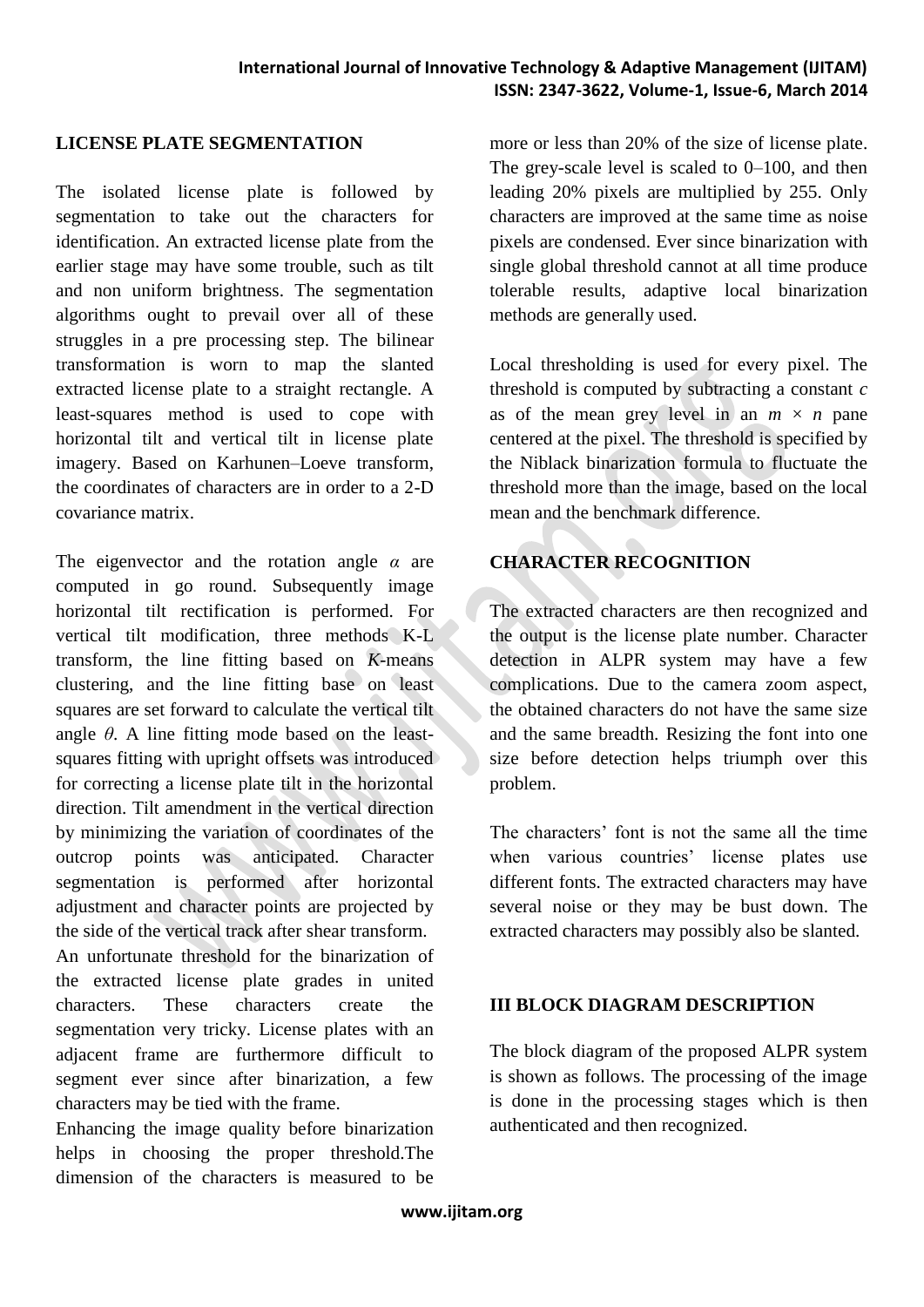The embedded microcontroller is used to execute the programmed operation of the ALPR system. The microcontroller controls the function of the GSM modem, alarm circuit, traffic signal setup simultaneously.



Fig 2 – Block Diagram of ALPR System

The power supply section is the significant one. It should convey constant output synchronized power supply for victorious working of the plan. A 0-12V/1 mA transformer is used for this intention.The primary of this transformer is associated into main supply through on/off switch& fuse for shielding from overload and short circuit defence. The secondary is coupled to the diodes to convert 12V AC to 12V DC voltage. It is then filtered by the capacitors, which are more synchronized to +5v, by using IC 7805.

The MAX232 is a dual driver/receiver that includes a capacitive voltage generator to deliver RS 232 voltage levels from a particular 5v supply. The receiver converts RS-232 to 5v TTL/CMOS levels. Then the driver converts TLL/CMOS input levels into EIA-232 levels.

The  $P3_0$  (RX) and  $P3_1$  (TX) pin of controller is related to the max 232 driver and the TX and RX pin of max 232 is attached to the GSM modem or computer. In this path the microcontroller transmitter pin is united in the MAX232 T2IN pin which converts input 5v TTL/CMOS level to RS232 level. Then T2OUT pin is attached to reviver pin of 9 pin D type serial connector which is directly joined to PC.

The functioning of GSM modem is based on commands, the commands always commence with AT (which means Attention) and terminate with a  $\langle CR \rangle$  character. For example, the dialling command is ATD<number>: ATD3314629080: here the dialling command ends with semicolon.

The AT (which means Attention) commands are specified to the GSM modem with the aid of PC or controller. The GSM modem is consecutively interfaced with the controller with the help of MAX 232. The MAX 232 acts as a driver which converts TTL levels to the RS 232 levels. The GSM modem requires the signal based on RS 232 levels for serial interface. The T1\_OUT and R1\_IN pin of MAX 232 is linked to the TX and RX pin of GSM modem.

The ATMAL 89C51 microcontroller has nothing striking in appearance:

- 4 Kb of ROM
- 128Kb of RAM (including SFRs)
- 4 ports having in total of 32 input/output lines. These are sufficient to make all necessary connections to peripheral environment.

The whole arrangement is apparently thought of as to satisfy the requirements of most programmers functioning on improvement of automation devices. One of its compensation is that nothing is missing and nothing is too much.